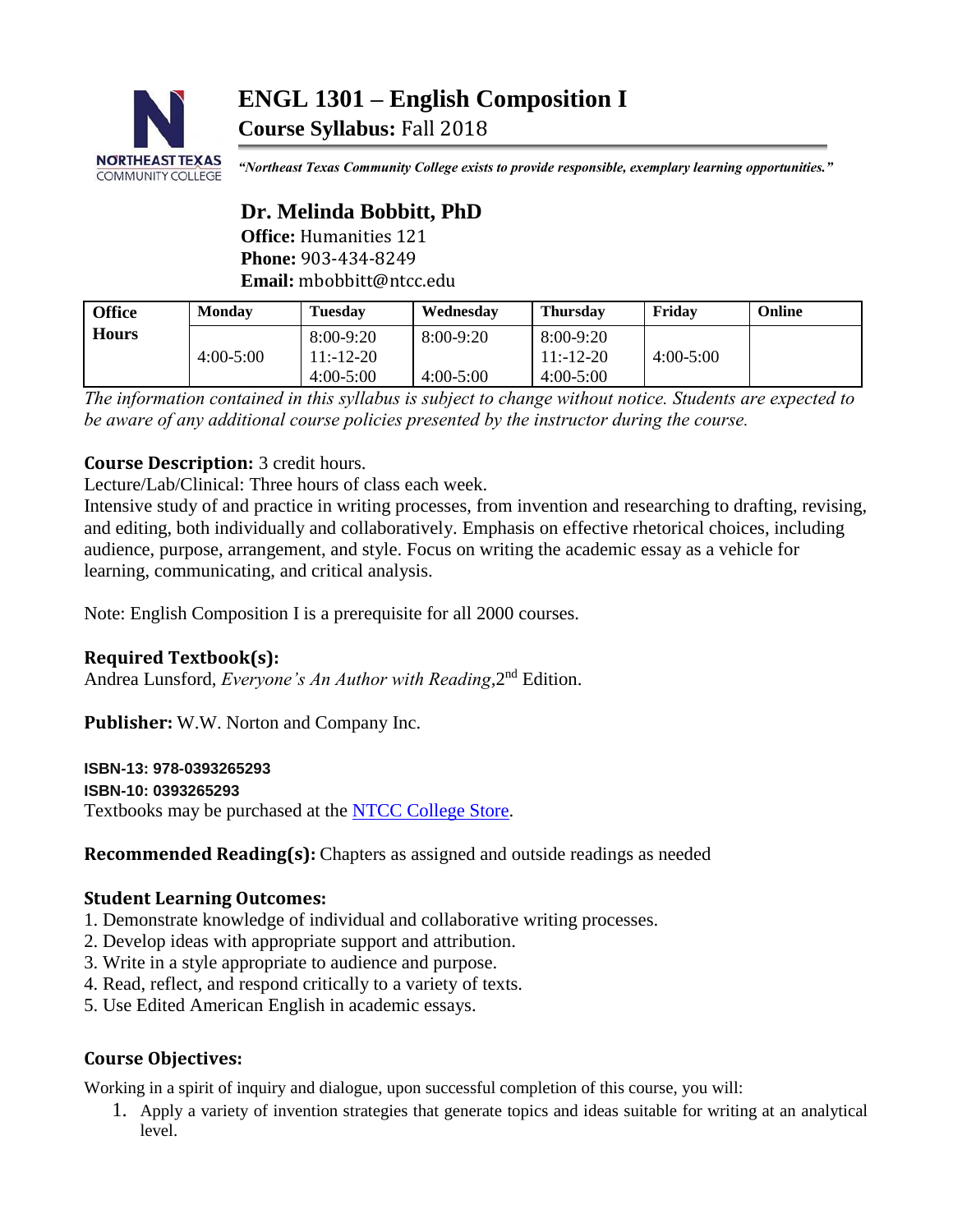- 2. Apply a variety of organizational strategies that support a logical progression of ideas and supporting evidence.
- 3. Apply a variety of revision strategies that clarify and enhance the writer's approach to the topic.

## **Lectures & Discussions:**

Face to Face lecture is the main component to this class. However, there will also be an online component through blackboard that will be utilized as well. You will be expected to use both aspects to obtain a satisfactory outcome in this class. Taking part in both the lecture and online lessons is not optional.

## **Evaluation/Grading Policy:**

All essays will be turned in through blackboard and turnitin.com. There is no exception to this policy; I will not accept formal writing assignments in any other manner. Essays will be graded per a rubric and handed back to you through the blackboard with comments attached. If I see the need for revision it will be noted there on your paper and include a deadline for the revisions. This is an English class, therefore it includes a great deal of writing and to be a successful writer, you must write often.

| Grade              | <b>Criteria</b>                                                                                                                                                                                                                                                                                                                                                                                                                                                                                                                                                                                                                                                                                                                                                                                                                                                                                                                                                            |
|--------------------|----------------------------------------------------------------------------------------------------------------------------------------------------------------------------------------------------------------------------------------------------------------------------------------------------------------------------------------------------------------------------------------------------------------------------------------------------------------------------------------------------------------------------------------------------------------------------------------------------------------------------------------------------------------------------------------------------------------------------------------------------------------------------------------------------------------------------------------------------------------------------------------------------------------------------------------------------------------------------|
| 90-100             | The essay provides a well-organized response to the topic and maintains a central focus. The ideas are<br>expressed in appropriate language. A sense of pattern of development is present from beginning to end.<br>The writer supports assertions with explanation or illustration, and the vocabulary is well suited to an<br>academic paper. Sentences and phrasings within sentences reflect a command of standard written English,<br>including what constitutes a complete sentence. Grammar, punctuation, and spelling are almost always<br>correct.                                                                                                                                                                                                                                                                                                                                                                                                                |
| 80-89              | The essay provides an organized response to the topic. The ideas are expressed in clear language most of<br>the time. The writer develops ideas and generally signals relationships within and between the paragraphs.<br>The writer uses vocabulary that is appropriate for the essay topic and avoids oversimplifications or<br>distortions. Sentences generally are complete and also grammatically correct, although some grammatical<br>errors may be present when sentence structure is particularly complex. With few exceptions, punctuation,<br>and spelling are correct.                                                                                                                                                                                                                                                                                                                                                                                         |
| 70-79              | The essay shows a basic understanding of the demands of essay organization, although there might be<br>occasional digressions. The development of ideas is sometimes incomplete or superficial, but basic logical<br>structure can be discerned. Vocabulary generally is appropriate for the essay topic but at times is<br>oversimplified. Sentences reflect a sufficient command of standard written English to ensure reasonable<br>clarity of expression. Sentence fragments, fusions, and comma splices may be present. Grammar is usually,<br>although not always, correct. Common words are spelled correctly but more difficult words may be<br>misspelled.                                                                                                                                                                                                                                                                                                        |
| 60-69              | The essay provides a response to the topic but generally has no overall pattern of organization OR begins<br>with a response to the topic but does not develop the response. Some paragraphs have adequate structure,<br>but ideas are often undeveloped or are repeated and/or seem to be presented randomly. The writer generally<br>does not signal relationships within and between paragraphs The writer uses informal language frequently<br>and writes in a conversational style when appropriate academic prose is needed. Vocabulary seems limited<br>and words may be misused. Sentences are often simplistic and lacking in variety. Sentence phrasing<br>obscures rather than enhances clarity of expression. The essay has recurrent grammatical problems or has<br>occasional problems only because of the narrow range of sentence and language variety. Fragments,<br>fusions, and comma splices are common. Punctuation, and spelling errors occur often. |
| <b>Below</b><br>50 | The essay suffers from general incoherence and has no discernible pattern of organization. It displays a<br>high frequency of error in the regular features of standard written English. Lapses in punctuation, spelling,<br>and grammar often frustrate the reader. Or, the essay is so brief that any reasonably accurate judgment of<br>the writer's competence is impossible.                                                                                                                                                                                                                                                                                                                                                                                                                                                                                                                                                                                          |

#### **Rubric for Writing Assignments:**

## **COURSE/ASSIGNMENTS GRADES**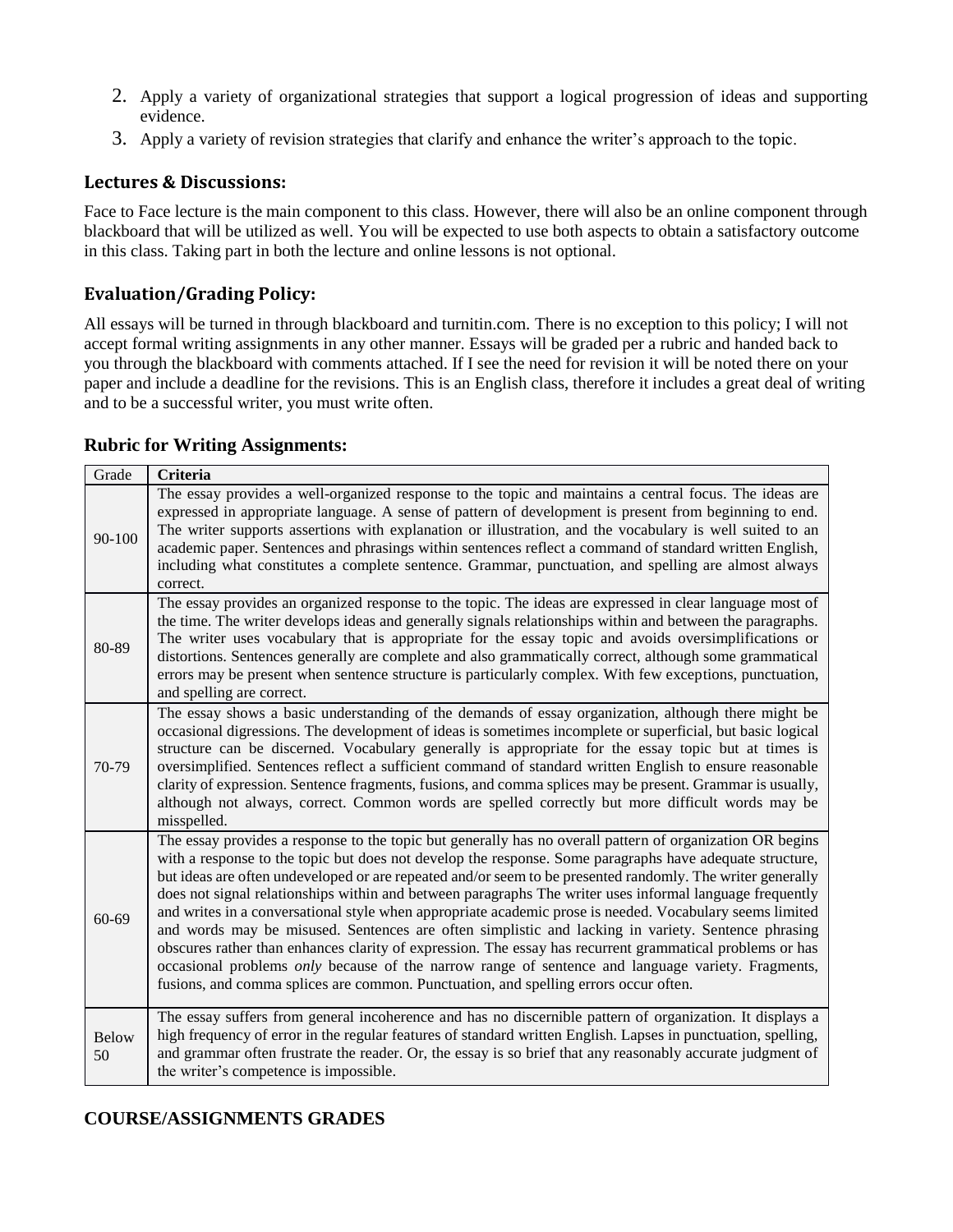| Your assignments will be evaluated using the following point values: |       |
|----------------------------------------------------------------------|-------|
| <b>Writing Assignments</b>                                           | 50%   |
| In Class Discussion/or Online                                        | 20%   |
| Group Project/Assignments                                            | 20%   |
| <b>Research Journals</b>                                             | 10%   |
| Total                                                                | 100\% |

## **Assignments:**

See schedule on Blackboard.

### **Student Responsibilities/Expectations:**

Attendance will be taken daily. If you come to class late, it is **YOUR** responsibility to make sure that the instructor counts you in attendance that day. If you are 15 minutes late or more, you will be counted absent for the class. However, you may still come and participate. If you miss 5 classes, you will receive an F for the course regardless of your grade. Participation in class will also be included in your grade, so become involved. We will do many cooperative learning assignments and in class projects that involve all students involvement to be a success. Each day you come to class you **MUST** bring your textbook even if we don't need it that day, something to write with and paper to write on. Many times we begin writing and reading assignments at the start of class; if you're late you **will not** be able to make up those assignments. This is an English composition course; therefore we will be reading the text and writing in class. You will not be successful in this class without the appropriate materials.

Please don't engage in casual conversations during our lecture, discussion and group times or while we're working on other assignments. I reserve the right to act as necessary to maintain a productive class environment, including asking disruptive students to leave, and in extreme circumstances, dropping chronic disruptors from my course. I will not tolerate uncivil behavior toward other class members during class discussions. Uncivil behavior includes interrupting others while they have the floor, rude responses to the ideas expressed by others, and the use of racial, ethnic, sexual, gender, or religious slurs. If you have an issue, please see me before or after class. I have an open door policy and am confident that we can solve any issue that may arise.

I will not allow any cell phones on during class, which includes texting as well. If you are expecting an emergency call during class time, please let me know before class. There may be some activities that involve cell phone usage for assignments. I will let you know when it is okay to have your devices out.

### **ENGLISH ATTENDANCE DEPARTMENTAL POLICY**

In keeping with the English department's belief that students who attend and participate will better succeed in class and life, the department has decided upon the following mandatory attendance policy: If a student accumulates five absences in a face-to-face class or three absences from a hybrid class, the student will fail the course.

## **DIVERSITY**

The course content and the course environment are dedicated to an understanding of and acceptance of all people. Disparaging remarks in relation to others' ethnic or racial background, sex, age, disability, socioeconomic background, et cetera, will not be tolerated.

### **NTCC Academic Honesty Statement:**